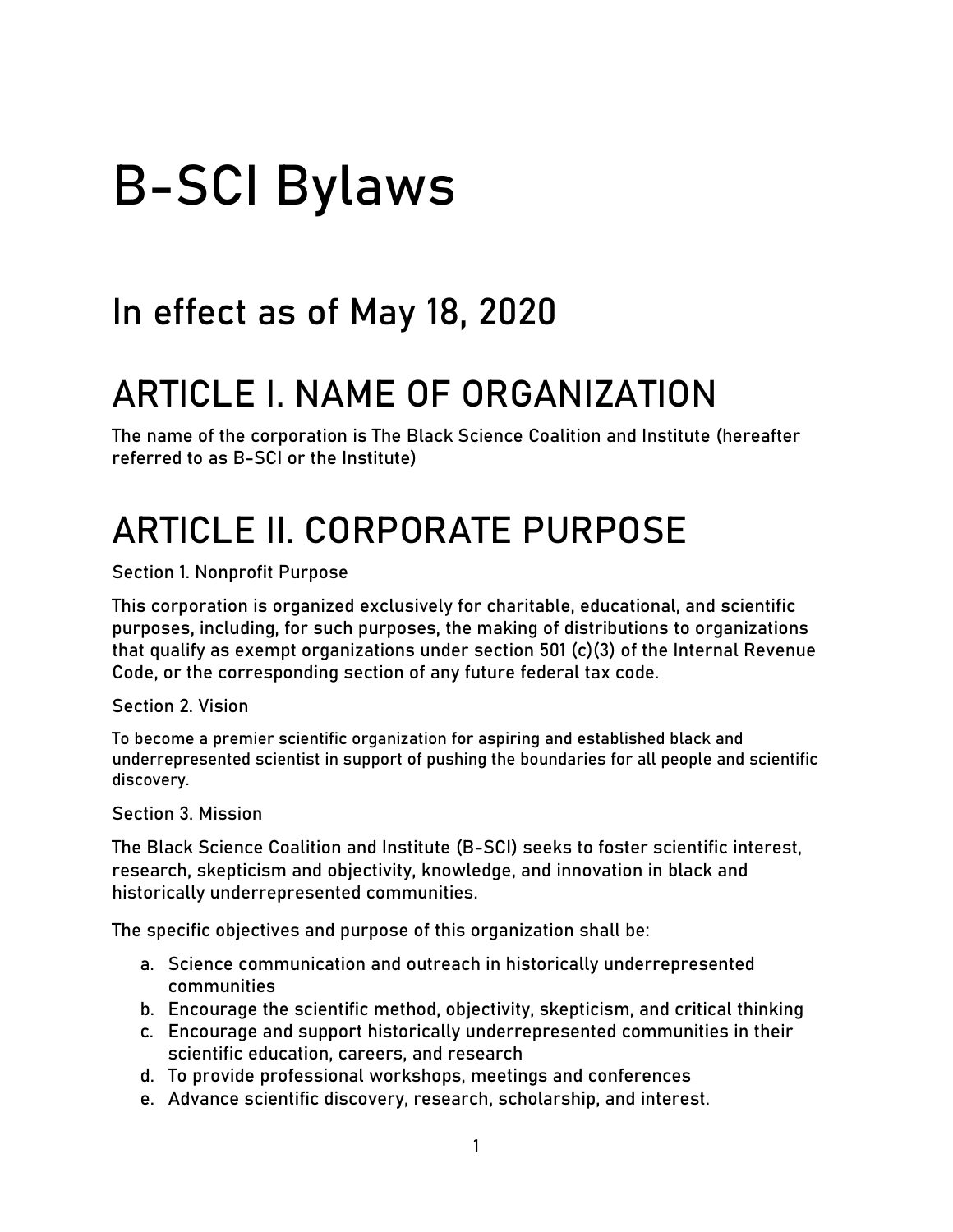# ARTICLE III. MEMBERSHIP

#### Section 1. Eligibility for Membership

Any individuals who supports the objectives of the Institute and is willing to advance the overall mission and vision and contribute to the objectives is qualified for membership. Members shall be able to hold elective positions in the Institute and shall have the right:

- A. to vote for the president-elect, other members of the board of directors, council members and potential CEOs
- B. to vote on the recall of elective members of the board of directors
- C. to vote on amendments to the Constitution and to propose amendments to the Constitution and Bylaws by petition

Section 2. George Washington Carver Society

A member who is deemed to have made important contributions to the advancement of science and B-SCI's mission and/or vision may be elected a George Washington Carver Fellow

Section 3. Advisory Board

The Advisory Board may be elected to advise the board of directors on possible courses of action to further the institute's vision and mission. The retiring president (chair-of-the-board) shall be the chair of the advisory board.

A member of the advisory council can hold no other position during the term.

Section 4. Section Chairs

The Institute shall be organized into Sections of which section chairs shall be elected to represent the interest of each section

Section 5. Officers

Elected officers shall consist of the president-elect, the president, treasurer, secretary

# ARTICLE IV. COUNCIL

#### Section 1. Purpose

To further the objectives of the Institute, the Council shall establish general policies governing all program of the Institute. Its powers and responsibilities shall be

● Review all programs of the Institute, including meetings and publications, and to propose actions to the Board of Directors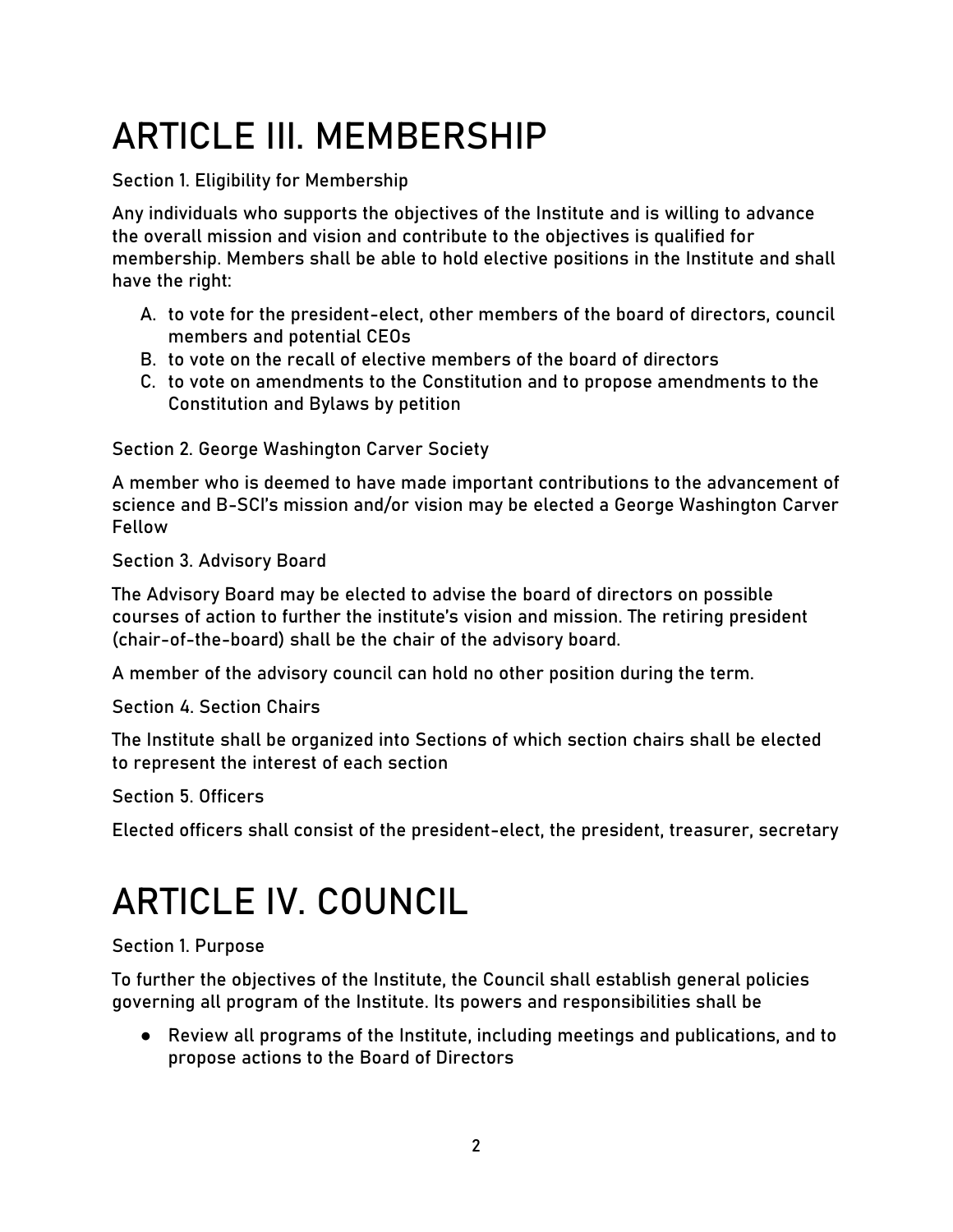- appoint and supervise committees and commissions to aid the Council in the discharge of its responsibilities and to terminate such committees and commissions as necessary
- Provide organization of the Black Science Coalition and Institute Sections
- Elect George Washington Carver Fellows from members of the Institute
- Propose to Members of the Institute the recall of elective members of the Board of Directors
- Adopt resolutions and statements on matters affecting the Institute
- Propose amendments to the Bylaws and thus the ratification or rejection of such amendments

Section 2. Council Membership

The Council shall consist of (a) the members of the Board of Directors, (b) delegates of Carver Fellows, (c) delegates of the Advisory Board, (d) Officers, (e) Section Chairs

Section 3. Special Meetings

Special meetings may be called by the chair, the Executive Committee, or a simple majority of the board of directors. A petition signed by five percent (5%) of voting members may also call a special meeting.

Section 4 Notice of Meetings

Printed notice of each meeting shall be given to each voting member, by viable communication methods, not less than two weeks prior to the meeting.

Section 5. Quorum

A quorum for a meeting of the members shall consist of at least twenty percent 20 % of the active membership.

# ARTICLE V. BOARD OF DIRECTORS

Section 1. General Powers

To further the objectives of the Institute and the general principles established by the Council, the Board of Directors shall conduct the affairs of the Institute. Its power and responsibilities shall be:

- Hold and administer the property and funds of the Institute
- Appoint and supervise committees to aid the Board in overseeing of its responsibilities and to terminate these committees if necessary
- To determine the privileges of, and the dues and fees to be paid by, Members, Carver Society, Advisory Board

Section 2. Number, Tenure, Requirements, and Qualifications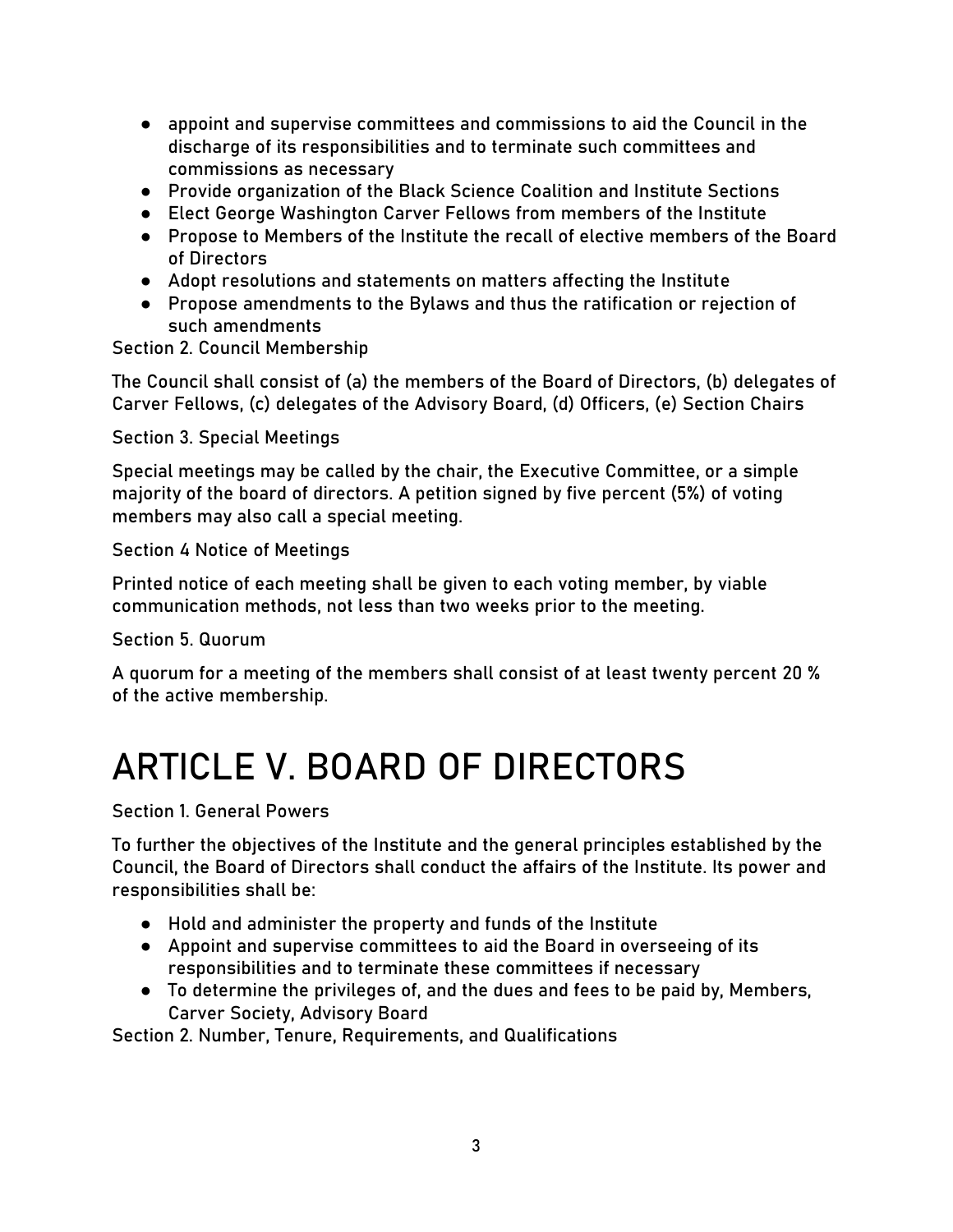The number of Directors shall be fixed from time-to-time by the Directors but shall consist of no less than three (3) nor more than fifteen (15) including the following officers: The President, the Secretary, and the Treasurer.

The members of the Board of Directors shall, upon election, immediately enter upon the performance of their duties and shall continue in office until their successors shall be duly elected and qualified. All members of the Board of Directors and Advisory Council must be approved by a majority vote of the members present and voting. No vote on new members of the Board of Directors, or Advisory Board, shall be held unless a quorum of the Board of Directors is present.

No two members of the Board of Directors related by blood or marriage/domestic partnership within the second degree of consanguinity or affinity may serve on the Board of Directors at the same time.

Each member of the Board of Directors shall be a member of the Institute whose membership dues are paid in full and shall hold office for up to a three-year term as submitted by the nominations committee. Note: The initial Board of Directors shall hold their positions as they see fit until an appropriate election can be held at their or the members of the Institutes discretion.

Newly elected members of the Board of Directors who have not served before shall serve initial one-year terms. At the conclusion of the initial one-year term, members of the Board of Directors may serve additional three-year terms. Their terms shall be staggered so that at the time of each annual meeting, the terms of approximately onethird (1/3) of all members of the Board of Directors shall expire.

Each member of the Board of Directors shall attend at least one (1) meeting each year.

Section 3. Regular and Annual Meetings

An annual meeting of the Board of Directors shall be held at any time, day and location designated by the Executive Committee of the Board of Directors. The Board of Directors may provide by resolution the time and place, for the holding of regular meetings of the Board. Notice of these meetings shall be sent to all members of the Board of Directors no less than ten (10) days, prior to the meeting date.

#### Section 4. Special Meetings

Special meetings of the Board of Directors may be called by or at the request of the President or any two members of the Board of Directors. The person or persons authorized to call special meetings of the Board of Directors may fix any location, as the place for holding any special meeting of the Board called by them.

#### Section 5. Notice

Notice of any special meeting of the Board of Directors shall be given at least two (2) days in advance of the meeting in person, telephone, by electronic methods or by written notice. Any Director may waive notice of any meeting. The attendance of a Director at any meeting shall constitute a waiver of notice of such meeting, except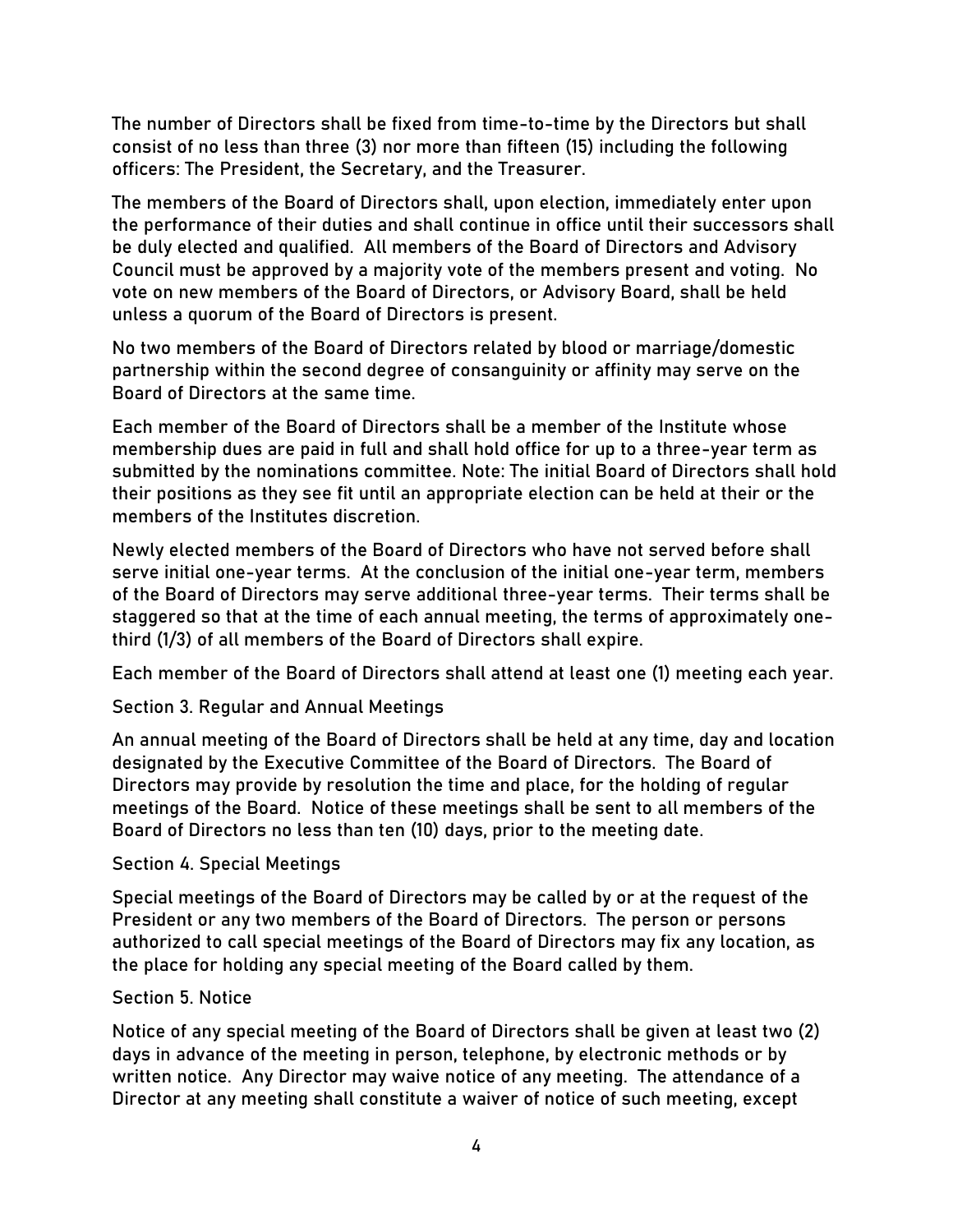where a Director attends a meeting for the express purpose of objecting to the transaction of any business because the meeting is not lawfully called or convened. Neither the business to be transacted at, nor the purpose of, any regular meeting of the Board of Directors need be specified in the notice or waiver of notice of such meeting, unless specifically required by law or by these by-laws.

#### Section 6. Quorum

The presence, in person of most current members of the Board of Directors shall be necessary at any meeting to constitute a quorum to transact business, but a lesser number shall have power to adjourn to a specified later date without notice. The act of a majority of the members of the Board of Directors present at a meeting at which a quorum is present shall be the act of the Board of Directors, unless the act of a greater number is required by law or by these by-laws.

#### Section 7. Forfeiture

Any member of the Board of Directors who fails to fulfill any of his or her requirements as set forth in Section 2 of this Article by September 1<sup>st</sup> shall automatically forfeit his or her seat on the Board. The Secretary shall notify the President in writing that his or her seat has been declared vacant, and the Board of Directors may forthwith immediately proceed to fill the vacancy. Members of the Board of Directors who are removed for failure to meet any or all the requirements of Section 2 of this Article are not entitled to vote at the annual meeting and are not entitled to the procedure outlined in Section 13 of this Article in these by-laws.

#### Section 8. Vacancies

Whenever any vacancy occurs in the Board of Directors it shall be filled without undue delay by a majority vote of the remaining members of the Board of Directors at a regular meeting. Vacancies may be created and filled according to specific methods approved by the Board of Directors.

#### Section 9. Compensation

Members of the Board of Directors shall not receive any compensation for their services as Directors. In any case, where this be considered all eligible voting members of the Institute will be required to vote on this decision, as well as staff. A vote of ninety-five (95) % will be required to overturn this rule if in favor of compensation. If in favor of no compensation for the board the vote shall only be five (5) %.

#### Section 10. Informal Action by Directors

Any action required by law to be taken at a meeting of the Directors, or any action which may be taken at a meeting of Directors, may be taken without a meeting if a consent in writing, setting forth the action so taken, shall be signed by two-thirds (2/3) of all of the Directors following notice of the intended action to all members of the Board of Directors.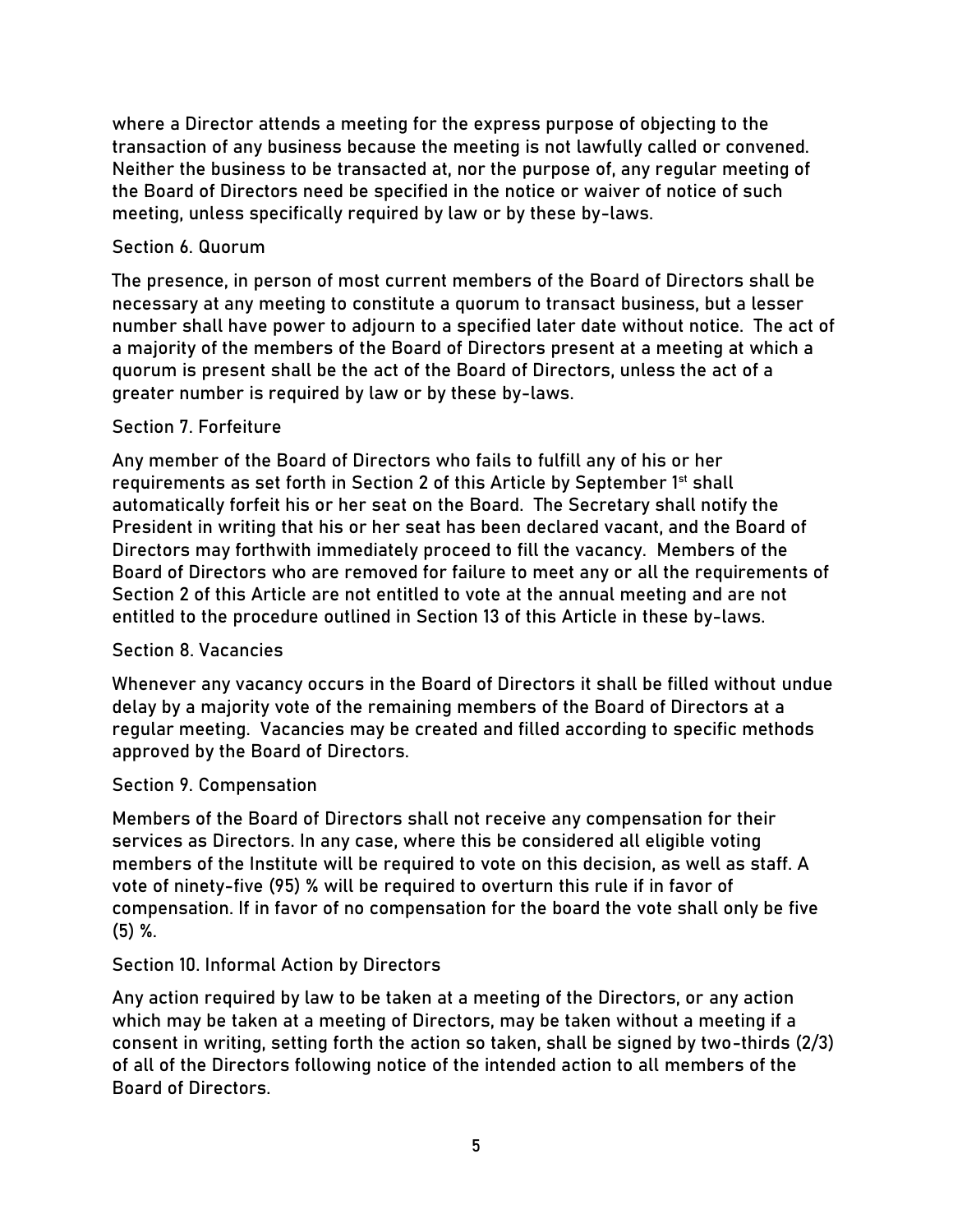#### Section 11. Confidentiality

Directors shall not discuss or disclose information about the Institute or its activities to any person or entity unless such information is already a matter of public knowledge, such person or entity has a need to know, or the disclosure of such information is in furtherance of the Institute's purposes or can reasonably be expected to benefit the Corporation. Directors shall use discretion and good business judgment in discussing the affairs of the Institute with third parties. Without limiting the foregoing, Directors may discuss upcoming fundraisers and the purposes and functions of the Institute, including but not limited to accounts on deposit in financial institutions.

Each Director shall execute a confidentiality agreement consistent herewith upon being voted onto and accepting appointment to the Board of Directors.

#### Section 12. Advisory Board

An Advisory Board may be created whose members shall be elected by the members of the Board of Directors annually but who shall have no duties, voting privileges, nor obligations for attendance at regular meetings of the Board. Advisory Board members may attend said meetings at the invitation of a member of the Board of Directors. Members of the Advisory Board shall possess the desire to serve the community and support the work of the Institute by providing expertise and professional knowledge. Members of the Advisory Board shall comply with the confidentiality policy set forth herein and shall sign a confidentiality agreement consistent therewith upon being voted onto and accepting appointment to the Advisory Board. Board Members and Directors will automatically transition into the Advisory Board after the terms. They will be allowed to seat on the Advisory Board for a period of three years after their terms on the Advisory Board, if they so choose. After three years the Advisory Board will reevaluate individuals and determine if their time should be extended. If their time is not extended, then that individual will no longer serve on the Advisory Board. If the individual chooses to step down from the Advisory Board then their desires shall be granted. If at any time an advisory board member would like to resign, they will be required to submit a letter of resignation to both the Advisory Board and the Board of Directors with a desired date. Both shall accept the resignation. Members who have been voted out by the board will not be eligible for the Advisory Board.

#### Section 13. Parliamentary Procedure

Any question concerning parliamentary procedure at meetings shall be determined by the President by reference to Robert's Rules of Order.

#### Section 14. Removal.

Any member of the Board of Directors or members of the Advisory Council may be removed with or without cause, at any time, by vote of three-quarters (3/4) of the members of the Board of Directors if in their judgment the best interest of the Institute would be served thereby. Each member of the Board of Directors must receive written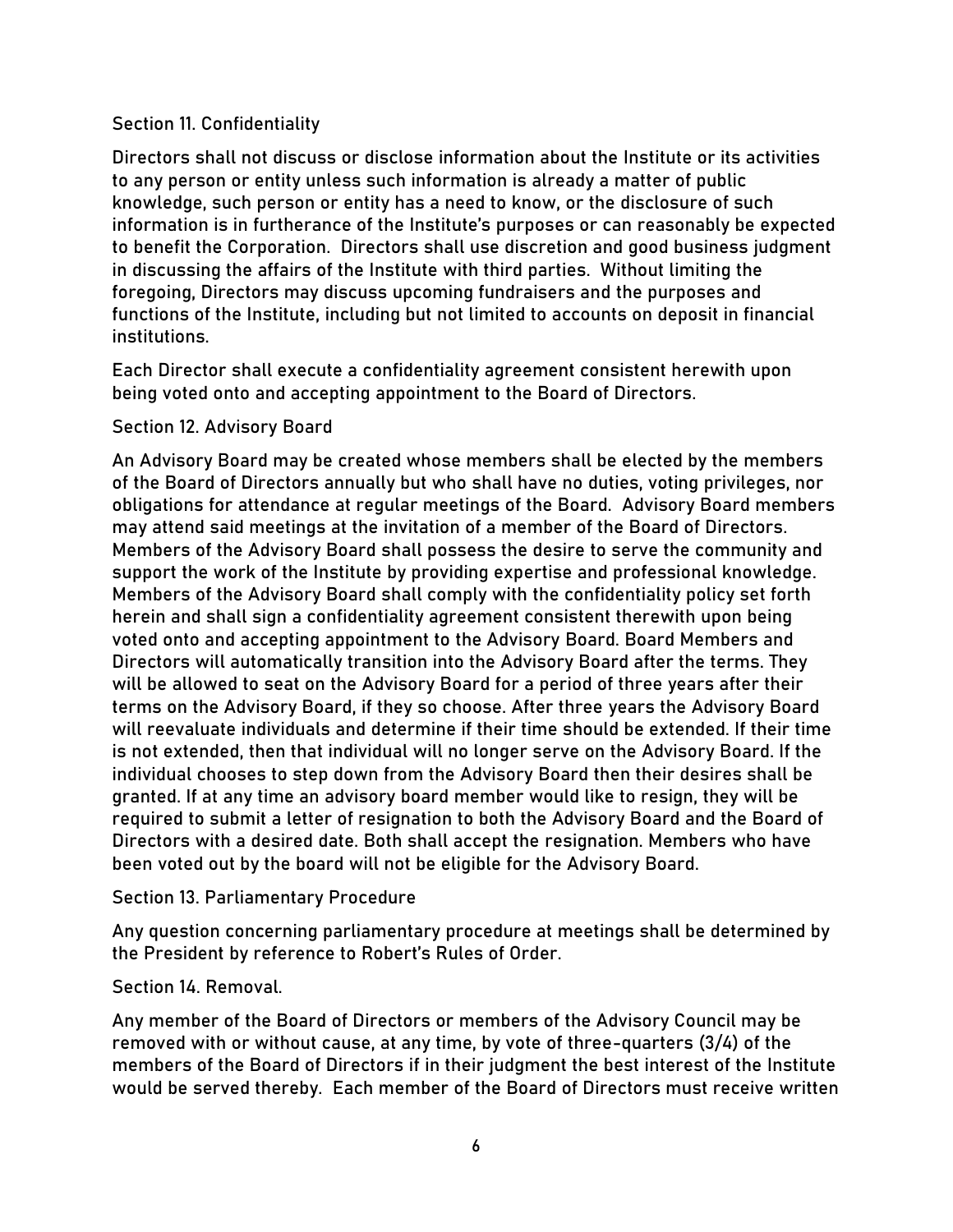notice of the proposed removal at least ten (10) days in advance of the proposed action. An officer who has been removed as a member of the Board of Directors shall automatically be removed from office.

Members of the Board of Directors who are removed for failure to meet the minimum requirements in Section 2 of this Article in these bylaws automatically forfeit their positions on the Board pursuant to Section 7 of this Article and are not entitled to the removal procedure outlined in Section 14 of this Article.

# ARTICLE VI. OFFICERS

The officers of this Board shall be the President, Secretary and Treasurer. All officers must have the status of active members of the Board.

#### Section 1. President

The President shall preside at all meetings of the membership. The President shall have the following duties:

- a. He/She shall preside at all meetings of the Executive Committee.
- b. He/She shall have general and active management of the business of this Advisory Board.
- c. He/She shall see that all orders and resolutions of the Advisory Board are brought to the Advisory Board.
- d. He/She shall have general superintendence and direction of all other officers of this corporation and see that their duties are properly performed.
- e. He/She shall submit a report of the operations of the program for the fiscal year to the Advisory Board and members at their annual meetings, and from time to time, shall report to the Board all matters that may affect this program.
- f. He/She shall be Ex-officio member of all standing committees and shall have the power and duties usually vested in the office of the President.

Section 2. Secretary

The Secretary shall attend all meetings of the Advisory Board and of the Executive Committee, and all meetings of members, and assisted by a staff member, will act as a clerk thereof. The Secretary's duties shall consist of:

- a. He/She shall record all votes and minutes of all proceedings in a book to be kept for that purpose. He/She in concert with the President shall make the arrangements for all meetings of the Advisory Board, including the annual meeting of the organization.
- b. Assisted by a staff member, he/she shall send notices of all meetings to the members of the Advisory Board and shall take reservations for the meetings.
- c. He/She shall perform all official correspondence from the Advisory Board as may be prescribed by the Advisory Board or the President.

Section 3. Treasurer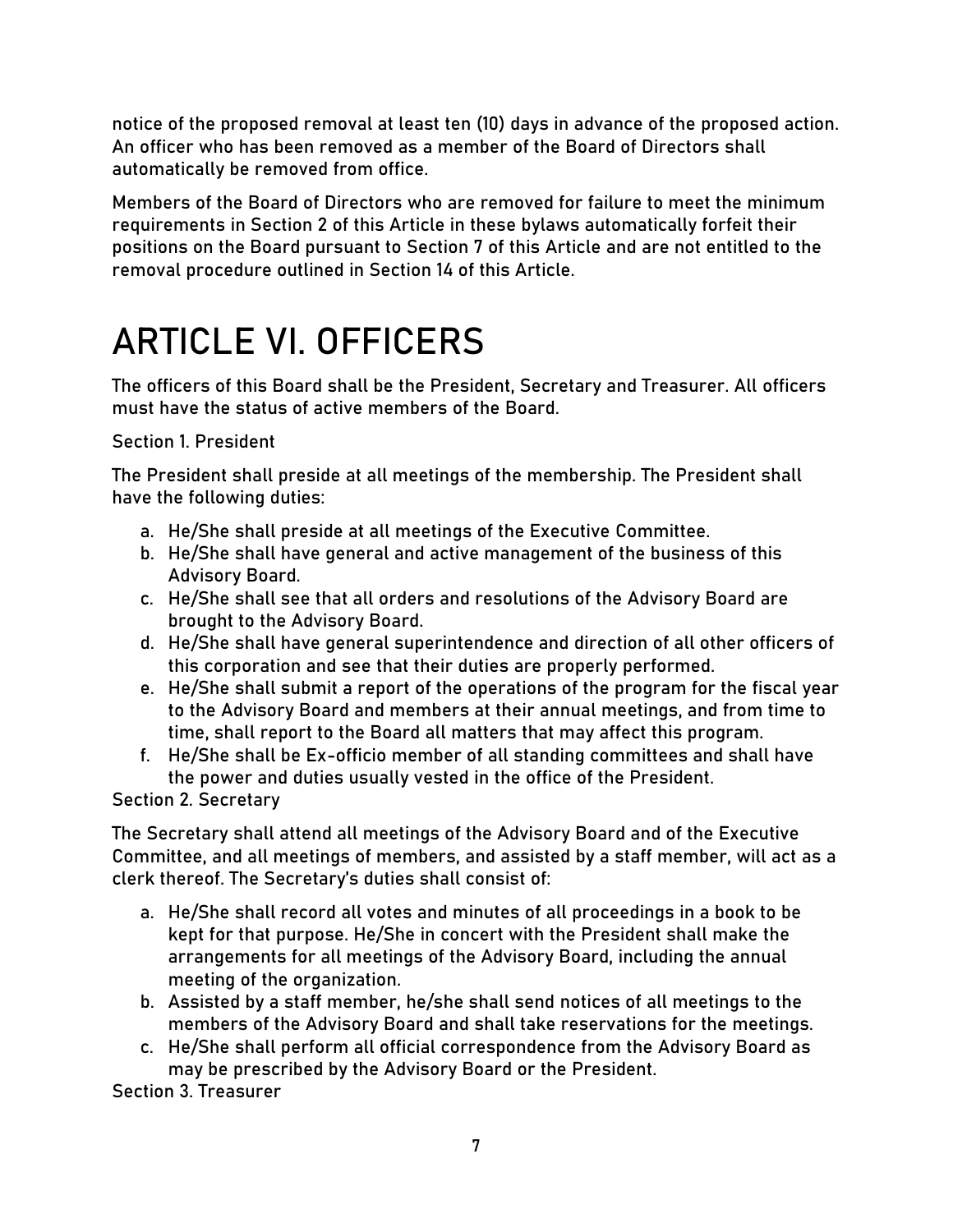The Treasures duties shall be:

- a. He/She shall submit for the Finance and Fund Development Committee approval of all expenditures of funds raised by the Advisory Board, proposed capital expenditures (equipment and furniture), by the staff of the agency.
- b. He/She shall present a complete and accurate report of the finances raised by this Advisory Board and the Paul Smith Memorial Fund at each meeting of the members, or at any other time upon request to the Advisory Board.
- c. He/She shall have the right of inspection of the funds resting with the Institute including budgets and subsequent audit reports.
- d. It shall be the duty of the Treasurer to assist in direct audits of the funds of the program according to funding source guidelines and generally accepted accounting principles.
- e. He/She shall perform such other duties as may be prescribed by the Advisory Board or the President under whose supervision he/she shall be.

#### Section 4. Election of Officers

The Nominating Committee shall submit at the meeting prior to the annual meeting the names of those persons for the respective offices of the Advisory Board. Nominations shall also be received from the floor after the report of the Nominating Committee. The election shall be held at the annual meeting of the Advisory Board. Those officers elected shall serve a term of one (1) year, commencing at the next meeting following the annual meeting.

Officers of the Executive Committee shall be eligible to succeed themselves in their respective offices for two (2) terms only.

#### Section 5. Removal of Officer

The Advisory Board with the concurrence of 3/4 of the members voting at the meeting may remove any officer of the Board of Directors and elect a successor for the unexpired term. No officer of the Board of Directors shall be expelled without an opportunity to be heard and notice of such motion of expulsion shall be given to the member in writing twenty (20) days prior to the meeting at which motion shall be presented, setting forth the reasons of the Board for such expulsion.

#### Section 6. Vacancies

The Nominating Committee shall also be responsible for nominating persons to fill vacancies which occur between annual meetings, including those of officers. Nominations shall be sent in writing to members of the Advisory Board at least two (2) weeks prior to the next meeting at which the election will be held. The persons so elected shall hold membership or office for the unexpired term in respect of which such vacancy occurred.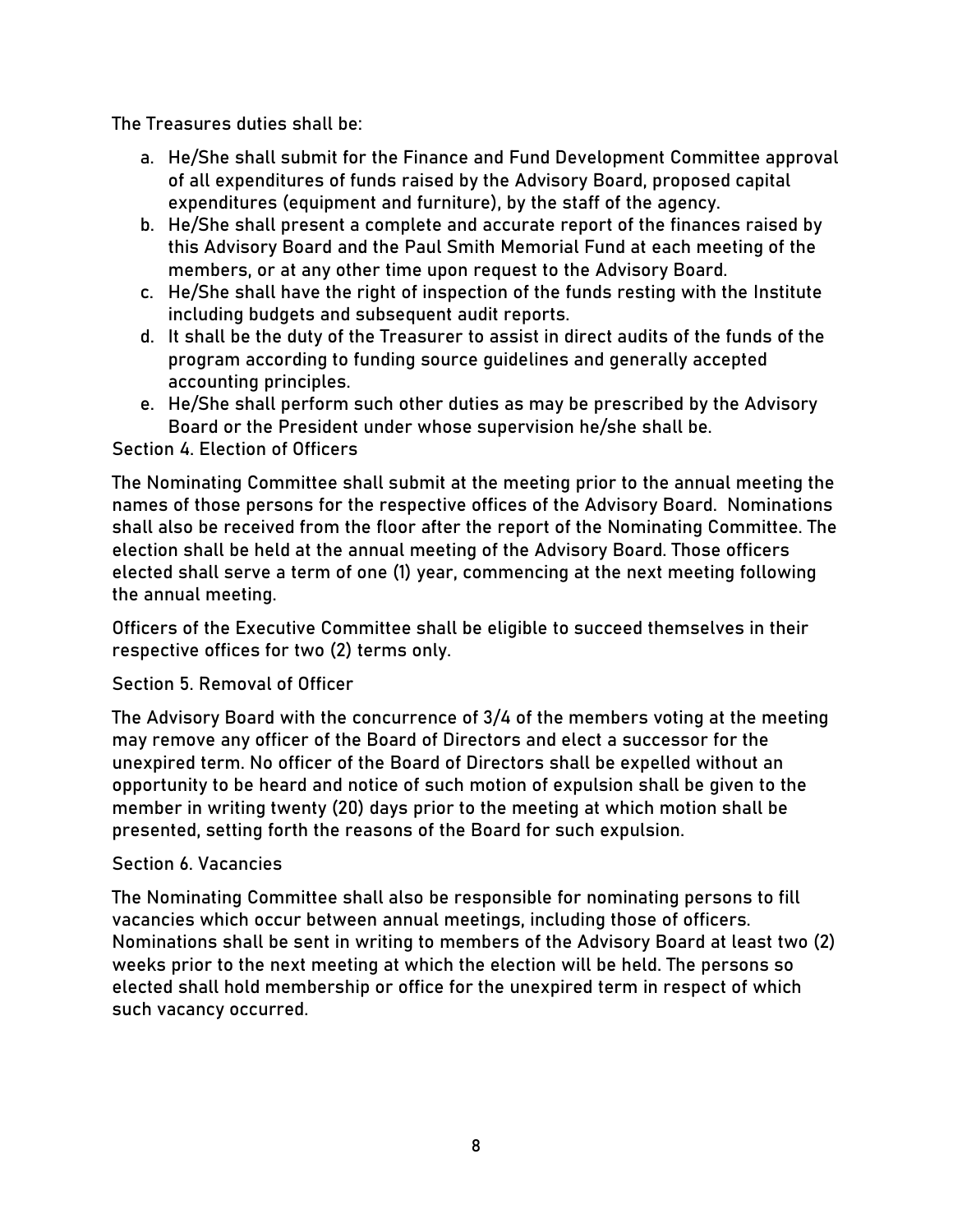# ARTICLE VII. SECTIONS

Section 1. Authority to establish sections rest in The Council as established in Article IV. Sections shall be those that represent scientific fields, scientific interest and special areas of interest related to members. The section on historically underrepresented scientists shall be a permanent section.

- 1. Section on Historically Underrepresented Scientists
- 2. Section on Mathematics
- 3. Section on Biological Sciences
- 4. Section on Chemistry
- 5. Section on Physics
- 6. Section on Engineering
- 7. Section on Anthropology
- 8. Section on Geosciences and Geography
- 9. Section on Education
- 10. Section on General Science and Engineering Interest
- 11. Section on Psychology
- 12. Section on Societal Impacts, Human and Civil Rights
- 13. Section Industrial Science and Technology
- 14. Section on Science Policy and Law

### ARTICLE VIII. COMMITTEES

Section 1. Committee Formation

The board may create committees as needed, such as fundraising, housing, public relations, data collection, etc. The board chair appoints all committee chairs.

Section 2. Executive Committee

The four officers serve as the members of the Executive Committee. Except for the power to amend the Articles of Incorporation and Bylaws, the Executive Committee shall have all the powers and authority of the board of directors in the intervals between meetings of the board of directors and is subject to the direction and control of the full board.

#### Section 3. Finance Committee

The treasurer is the chair of the Finance Committee, which includes three other board members. The Finance Committee is responsible for developing and reviewing fiscal procedures, fundraising plans, and the annual budget with staff and other board members. The board must approve the budget and all expenditures must be within budget. Any major change in the budget must be approved by the board or the Executive Committee. The fiscal year shall be the calendar year. Annual reports are required to be submitted to the board showing income, expenditures, and pending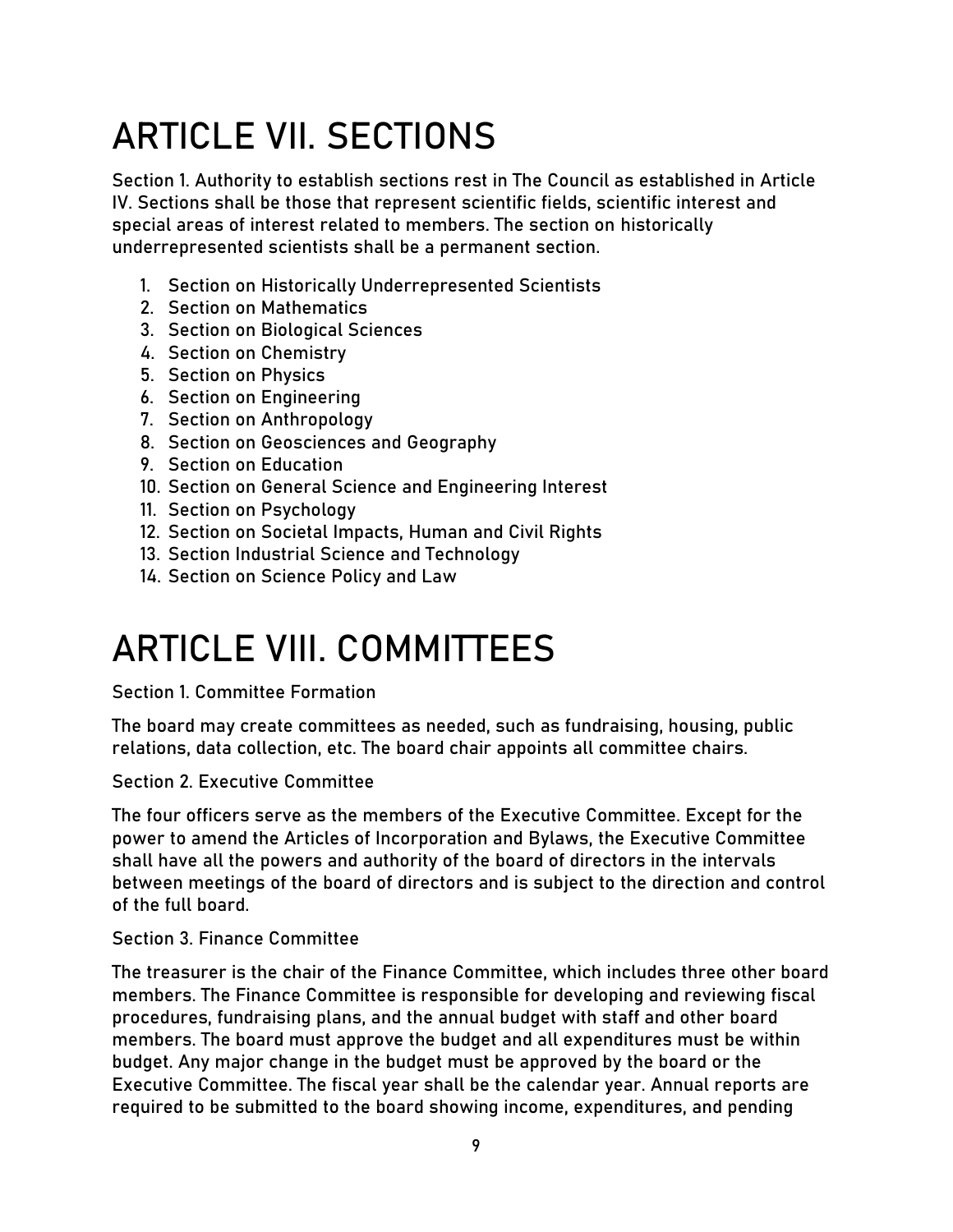income. The financial records of the organization are public information and shall be made available to the membership, board members, and the public.

### ARTICLE IX. CORPORATE STAFF

Section 1: Executive Director

The Board of Directors may hire an Executive Director who shall serve at the will of the Board, though this is not required. The Executive Director shall have immediate and overall supervision of the operations of the Institute, and shall direct the day-today business of the Corporation, maintain the properties of the Corporation, hire, discharge, and determine the salaries and other compensation of all staff members under the Executive Director's supervision, and perform such additional duties as may be directed by the Executive Committee or the Board of Directors. No officer, Executive Committee member or member of the Board of Directors may individually instruct the Executive Director or any other employee. The Executive Director shall make such reports at the Board and Executive Committee meetings as shall be required by the President or the Board. The Executive Director shall be an ad-hoc member of all committees.

The Executive Director may not be related by blood or marriage/domestic partnership within the second degree of consanguinity or affinity to any member of the Board of Directors or Advisory Council. The Executive Director may be hired at any meeting of the Board of Directors by a majority vote and shall serve until removed by the Board of Directors upon an affirmative vote of three-quarters (3/4) of the members present at any meeting of the Board Directors. Such removal may be with or without cause. Nothing herein shall confer any compensation or other rights on any Executive Director, who shall remain an employee terminable at will, as provided in this Section.

# ARTICLE X. CONFLICT OF INTEREST AND **COMPENSATION**

#### Section 1: Purpose

The purpose of the conflict of interest policy is to protect the Institute's interest when it is contemplating entering into a transaction or arrangement that might benefit the private interest of an officer or director of the Institute or might result in a possible excess benefit transaction. This policy is intended to supplement but not replace any applicable state and federal laws governing conflict of interest applicable to nonprofit and charitable organizations.

Section 2: Definitions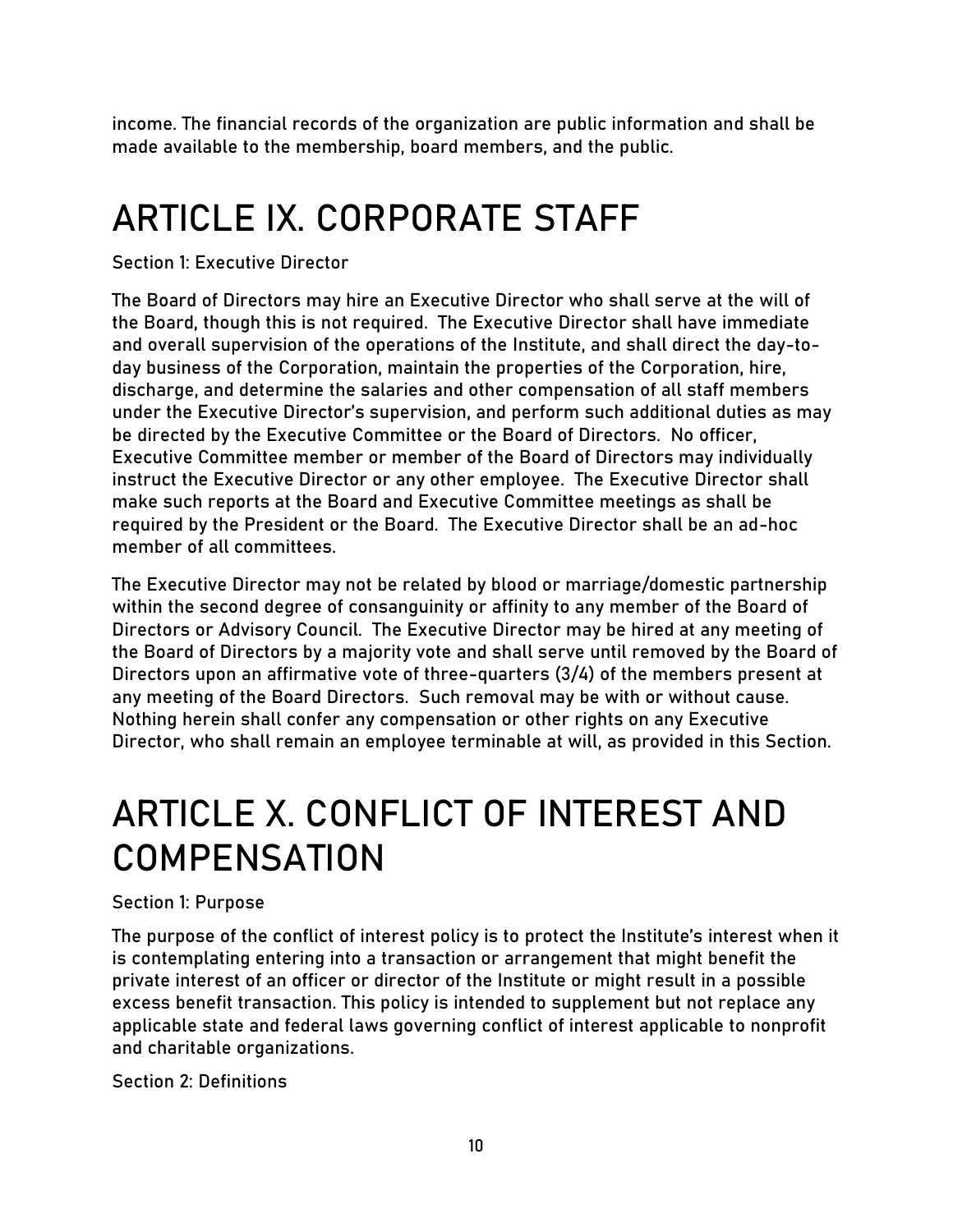a. Interested Person

Any director, principal officer, or member of a committee with governing board delegated powers, who has a direct or indirect financial interest, as defined below, is an interested person.

b. Financial Interest

A person has a financial interest if the person has, directly or indirectly, through business, investment, or family:

- 1. An ownership or investment interest in any entity with which the Organization has a transaction or arrangement,
- 2. A compensation arrangement with the Organization or with any entity or individual with which the Organization has a transaction or arrangement, or
- 3. A potential ownership or investment interest in, or compensation arrangement with, any entity or individual with which the Organization is negotiating a transaction or arrangement.

Compensation includes direct and indirect remuneration as well as gifts or favors that are not insubstantial.

A financial interest is not necessarily a conflict of interest. Under Article III, Section 2, a person who has a financial interest may have a conflict of interest only if the appropriate governing board or committee decides that a conflict of interest exists.

Section 3. Procedures

- a. Duty to Disclose. In connection with any actual or possible conflict of interest, an interested person must disclose the existence of the financial interest and be given the opportunity to disclose all material facts to the directors and members of committees with governing board delegated powers considering the proposed transaction or arrangement.
- b. Determining Whether a Conflict of Interest Exists. After disclosure of the financial interest and all material facts, and after any discussion with the interested person, he/she shall leave the governing board or committee meeting while the determination of a conflict of interest is discussed and voted upon. The remaining board or committee members shall decide if a conflict of interest exists.
- c. Procedures for Addressing the Conflict of Interest
	- 1. An interested person may make a presentation at the governing board or committee meeting, but after the presentation, he/she shall leave the meeting during the discussion of, and the vote on, the transaction or arrangement involving the possible conflict of interest.
	- 2. The chairperson of the governing board or committee shall, if appropriate, appoint a disinterested person or committee to investigate alternatives to the proposed transaction or arrangement.
	- 3. After exercising due diligence, the governing board or committee shall determine whether the Institute can obtain with reasonable efforts a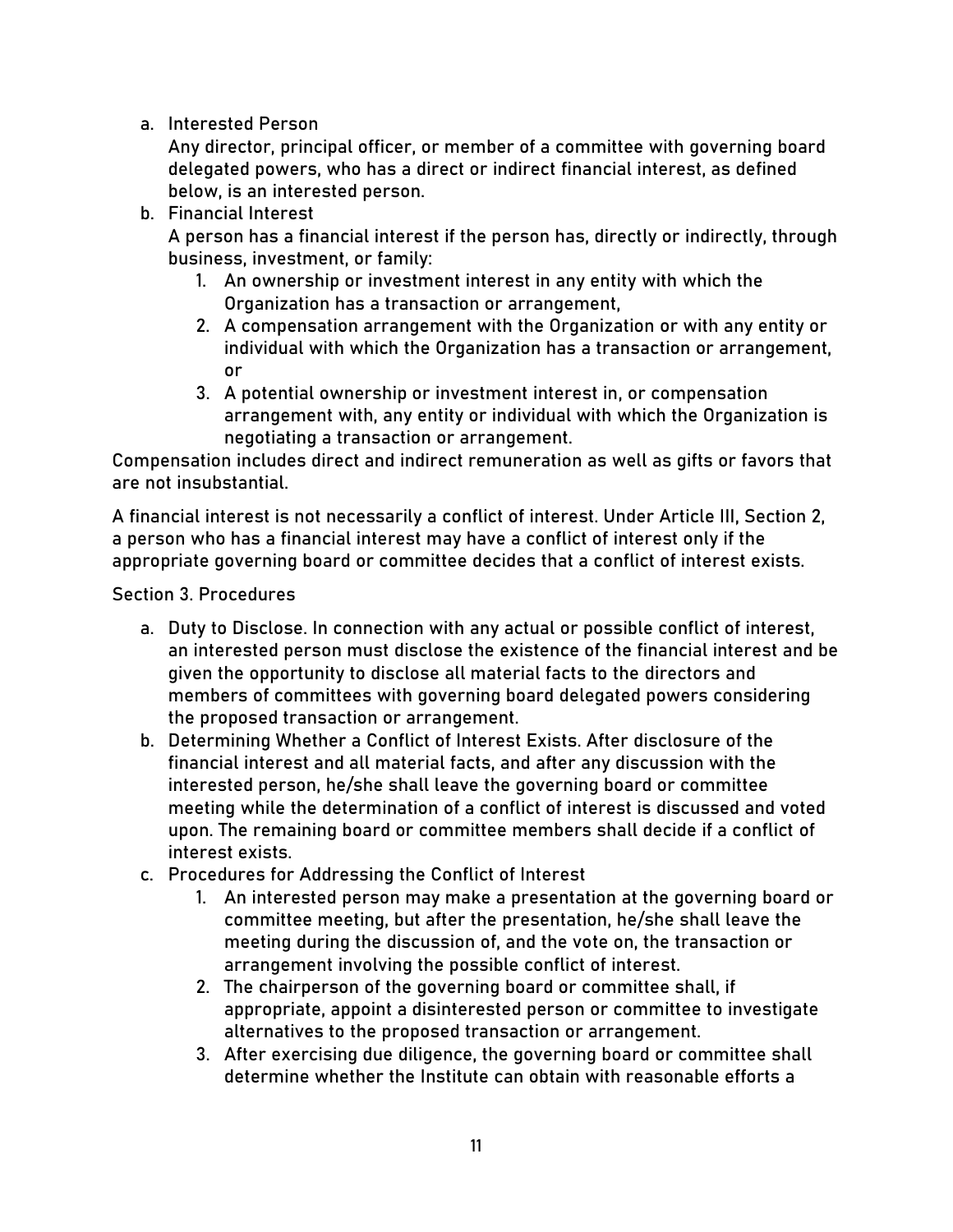more advantageous transaction or arrangement from a person or entity that would not give rise to a conflict of interest

- 4. If a more advantageous transaction or arrangement is not reasonably possible under circumstances not producing a conflict of interest, the governing board or committee shall determine by a majority vote of the disinterested directors whether the transaction or arrangement is in the Institute's best interest, for its own benefit, and whether it is fair and reasonable. In conformity with the above determination it shall make its decision as to whether to enter into the transaction or arrangement.
- d. Violations of the Conflicts of Interest Policy
	- 1. If the governing board or committee has reasonable cause to believe a member has failed to disclose actual or possible conflicts of interest, it shall inform the member of the basis for such belief and afford the member an opportunity to explain the alleged failure to disclose.
	- 2. If, after hearing the member's response and after making further investigation as warranted by the circumstances, the governing board or committee determines the member has failed to disclose an actual or possible conflict of interest, it shall take appropriate disciplinary and corrective action.

#### Section 4. Records of Proceedings

The minutes of the governing board and all committees with board delegated powers shall contain:

- a. The names of the persons who disclosed or otherwise were found to have a financial interest in connection with an actual or possible conflict of interest, the nature of the financial interest, any action taken to determine whether a conflict of interest was present, and the governing boards or committee's decision as to whether a conflict of interest in fact existed.
- b. The names of the persons who were present for discussions and votes relating to the transaction or arrangement, the content of the discussion, including any alternatives to the proposed transaction or arrangement, and a record of any votes taken in connection with the proceedings.

Section 5. Compensation

- a. A voting member of the governing board who receives compensation, directly or indirectly, from the Organization for services is precluded from voting on matters pertaining to that member's compensation.
- b. A voting member of any committee whose jurisdiction includes compensation matters and who receives compensation, directly or indirectly, from the Organization for services is precluded from voting on matters pertaining to that member's compensation.
- c. No voting member of the governing board or any committee whose jurisdiction includes compensation matters and who receives compensation, directly or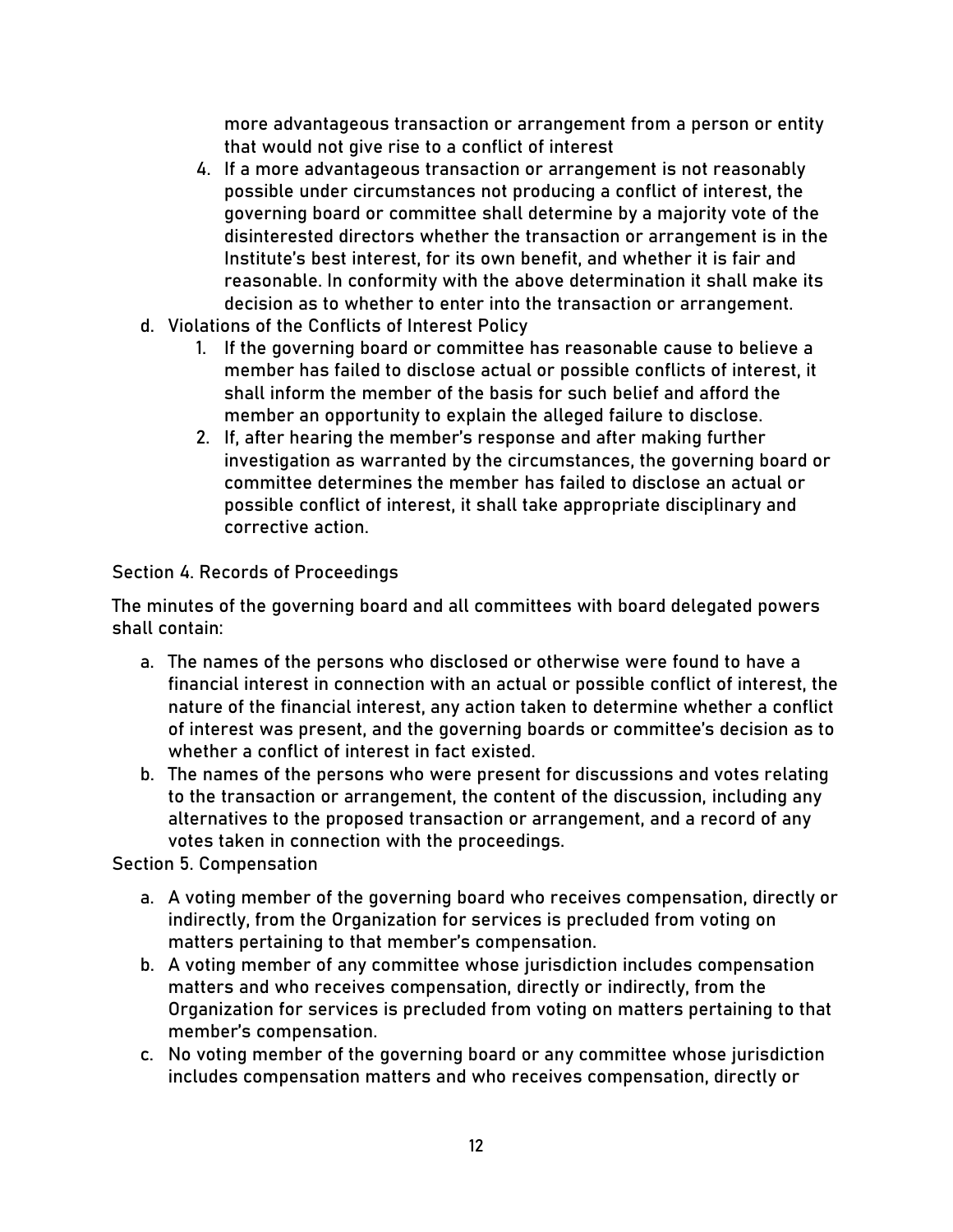indirectly, from the Organization, either individually or collectively, is prohibited from providing information to any committee regarding compensation. Section 6. Annual Statements

Each director, principal officer and member of a committee with governing board delegated powers shall annually sign a statement which affirms such person:

- a. Has received a copy of the conflicts of interest policy,
- b. Has read and understands the policy,
- c. Has agreed to comply with the policy, and
- d. Understands the Organization is charitable and in order to maintain its federal tax exemption it must engage primarily in activities which accomplish one or more of its tax-exempt purposes.

Section 7. Periodic Reviews

To ensure the Organization operates in a manner consistent with charitable purposes and does not engage in activities that could jeopardize its tax-exempt status, periodic reviews shall be conducted. The periodic reviews shall, at a minimum, include the following subjects:

- a. Whether compensation arrangements and benefits are reasonable, based on competent survey information, and the result of arm's length bargaining.
- b. Whether partnerships, joint ventures, and arrangements with management organizations conform to the Organization's written policies, are properly recorded, reflect reasonable investment or payments for goods and services, further charitable purposes and do not result in inurement, impermissible private benefit or in an excess benefit transaction.
- c. Periodic Reviews will occur every two years at minimum.

Section 8. Use of Outside Experts

When conducting the periodic reviews as provided for in Article VII, the Organization may, but need not, use outside advisors. If outside experts are used, their use shall not relieve the governing board of its responsibility for ensuring periodic reviews are conducted.

# ARTICLE XI. INDEMNIFICATION

#### Section 1. General

To the full extent authorized under the laws of the Pennsylvania, the Institute shall indemnify any director, officer, employee, or agent, or former member, director, officer, employee, or agent of the corporation, or any person who may have served at the Institute's request as a director or officer of another corporation (each of the foregoing members, directors, officers, employees, agents, and persons is referred to in this Article individually as an "indemnitee"), against expenses actually and necessarily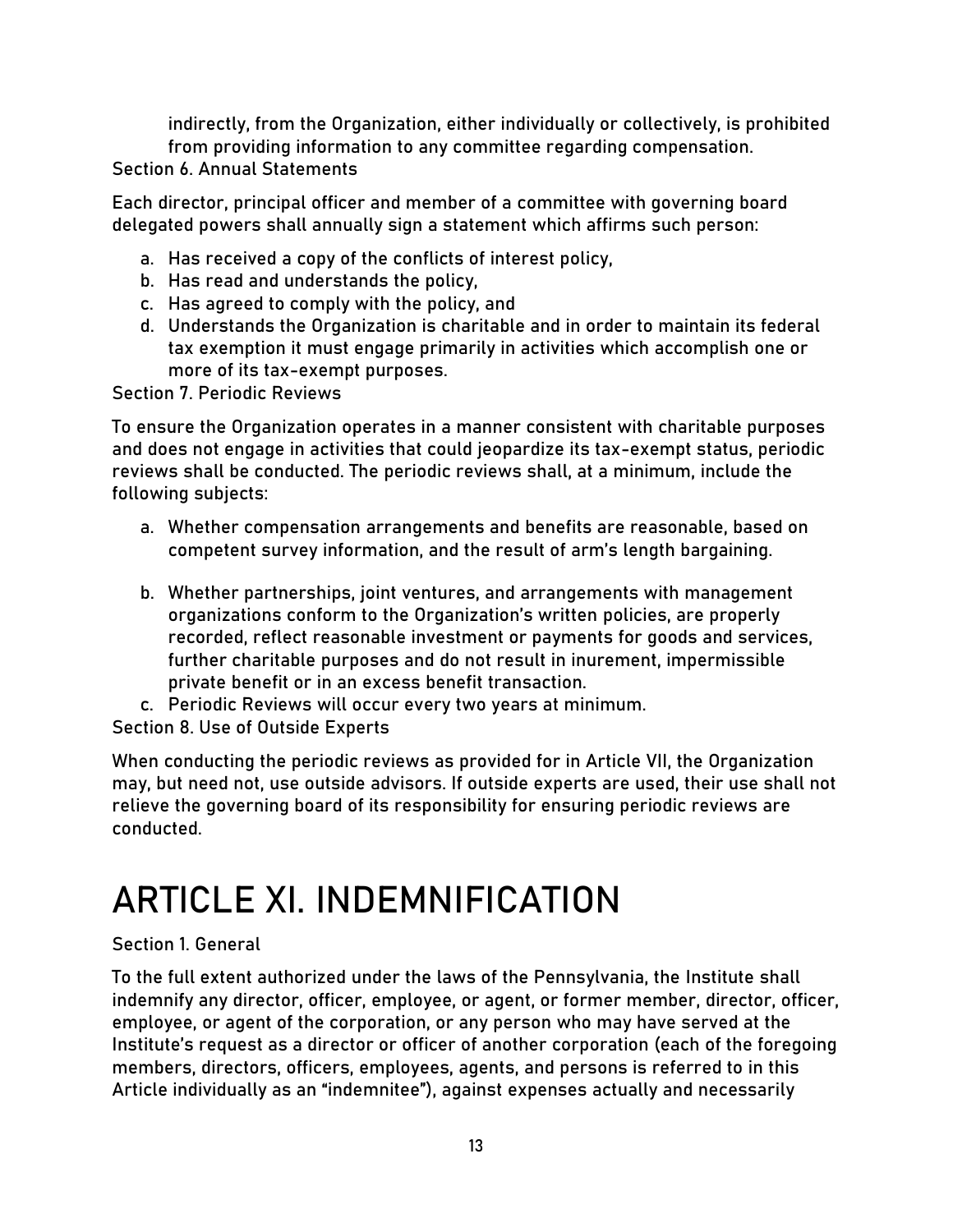incurred by such indemnitee in connection with the defense of any action, suit, or proceeding in which that indemnitee is made a party by reason of being or having been such member, director, officer, employee, or agent, except in relation to matters as to which that indemnitee shall have been adjudged in such action, suit, or proceeding to be liable for negligence or misconduct in the performance of a duty. The foregoing indemnification shall not be deemed exclusive of any other rights to which an indemnitee may be entitled under any bylaw, agreement, resolution of the Board of Directors, or otherwise.

#### Section 2. Expenses

Expenses (including reasonable attorneys' fees) incurred in defending a civil or criminal action, suit, or proceeding may be paid by the corporation in advance of the final disposition of such action, suit, or proceeding, if authorized by the Board of Directors, upon receipt of an undertaking by or on behalf of the indemnitee to repay such amount if it shall ultimately be determined that such indemnitee is not entitled to be indemnified hereunder.

#### Section 3. Insurance

The Institute may purchase and maintain insurance on behalf of any person who is or was a member, director, officer, employee, or agent against any liability asserted against such person and incurred by such person in any such capacity or arising out of such person's status as such, whether or not the corporation would have the power or obligation to indemnify such person against such liability under this Article.

### ARTICLE XII. BOOKS AND RECORDS

The corporation shall keep complete books and records of account and minutes of the proceedings of the Board of Directors.

### ARTICLE XIII. AMENDMENTS

#### Section 1. Articles of Incorporation

The Articles may be amended in any manner at any regular or special meeting of the Board of Directors, provided that specific written notice of the proposed amendment of the Articles setting forth the proposed amendment or a summary of the changes to be effected thereby shall be given to each director at least three days in advance of such a meeting if delivered personally or five day if electronically. As required by the Articles, any amendment to Article II, Article III or Article VI of the Articles shall require the affirmative vote of all directors then in office. All other amendments of the Articles shall require the affirmative vote of an absolute majority of directors then in office.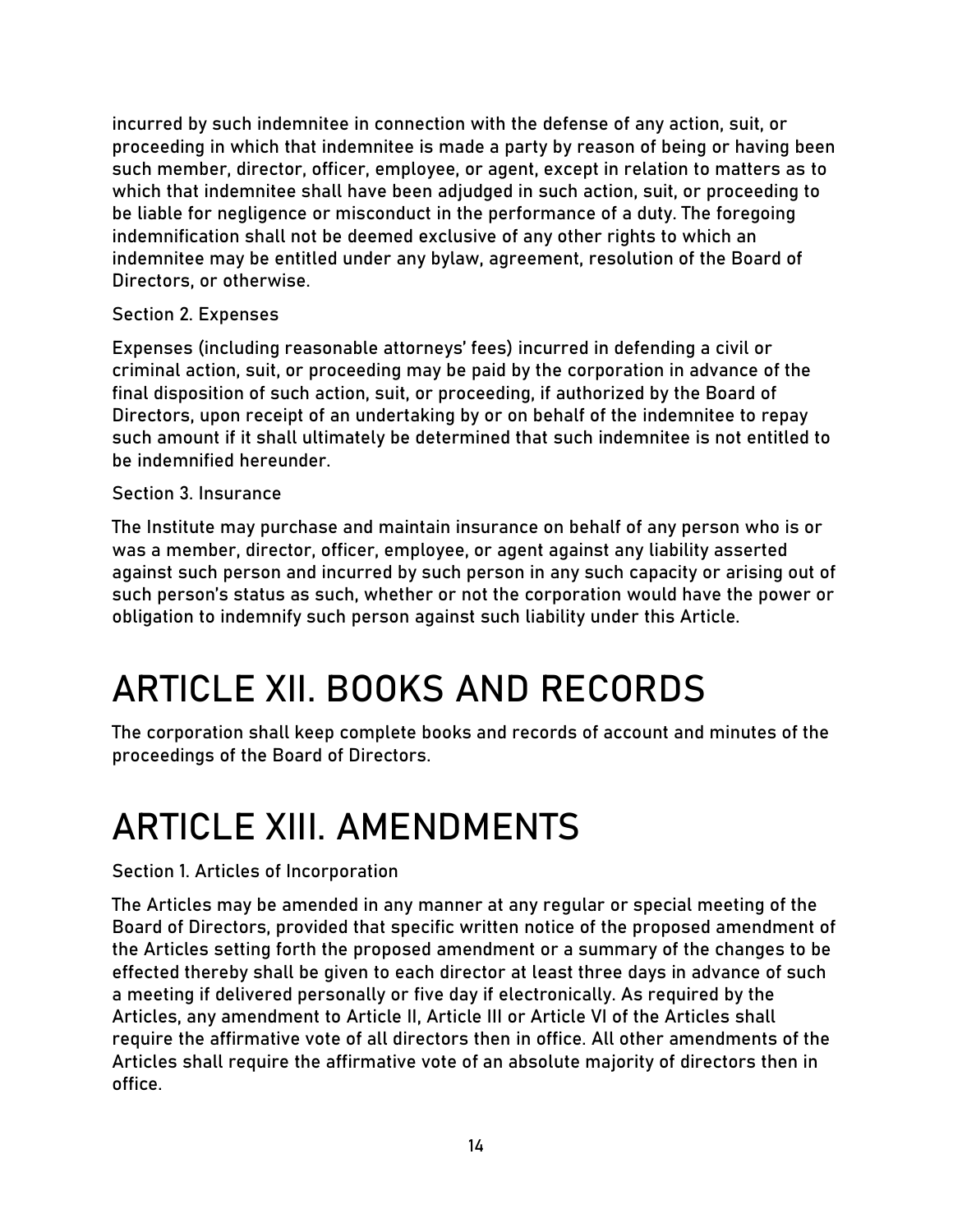#### Section 2. Bylaws

The Board of Directors may amend these Bylaws by majority vote at any regular or special meeting. Written notice setting forth the proposed amendment or summary of the changes to be affected thereby shall be given to each director within the time and the manner provided for the giving of notice of meetings of directors.

## Article XIV. OFFICAL STATEMENTS

#### Section 1. General

The Institute shall not be responsible for statements or opinions advanced by any of its officers or presented in any publication or in discussions at meetings of the Institute or its Sections, committees, or councils, except for those authorized by the Board or by the Council.

#### Section 2. Discrimination Policy

The Institute is committed to increasing the diversity of scientist across all fields. While the Institute's main mission is to foster and encourage scientific knowledge and pursuit in black and underrepresented communities, all individuals who share the Institute's views in its mission, which includes "pushing the boundaries for all people and scientific discovery" are eligible for participation at all Institute sanctioned functions, events and meetings no matter an individual's race, sex, creed, age, sexual orientation, national origin, religion, or disability.

### Article XV. TAX EXEMPTION

Section 1. The Black Science Coalition and Institute (B-SCI) is a nonprofit. No part of the net earnings of the corporation shall inure to the benefit of, or be distributable to its members, trustees, officers, or other private persons, except that the corporation shall be authorized and empowered to pay reasonable compensation for services rendered and to make payments and distributions in furtherance of the purposes set forth in Article Third hereof. No substantial part of the activities of the Institute shall be the carrying on of propaganda, or otherwise attempting to influence legislation, and the corporation shall not participate in, or intervene in (including the publishing or distribution of statements) any political campaign on behalf of or in opposition to any candidate for public office. Notwithstanding any other provision of these articles, the Institute shall not carry on any other activities not permitted to be carried on (a) by a corporation exempt from federal income tax under section 501(c)(3) of the Internal Revenue Code, or the corresponding section of any future federal tax code, or (b) by a corporation, contributions to which are deductible under section 170(c)(2) of the Internal Revenue Code, or the corresponding section of any future federal tax code.